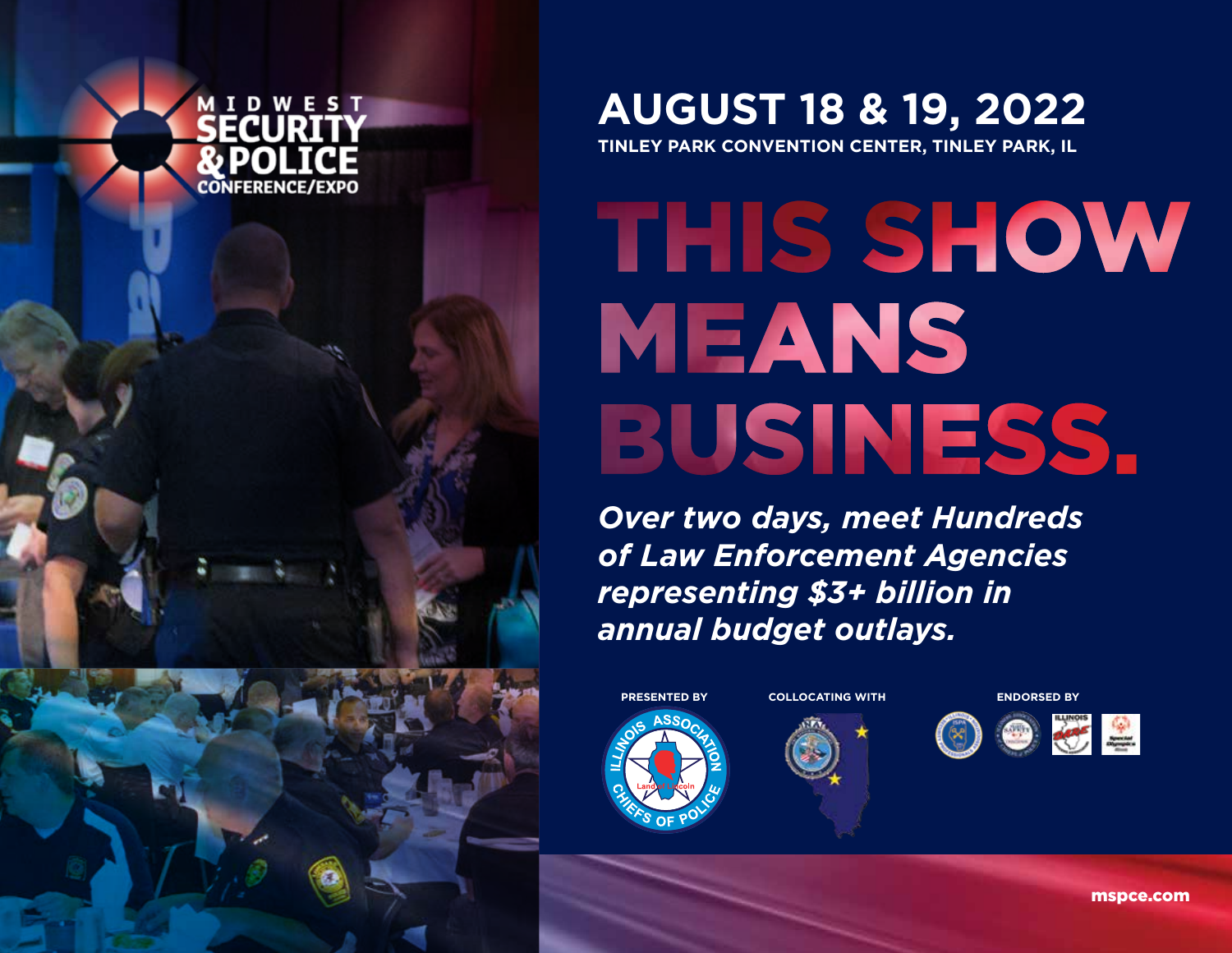

#### *The Midwest Security & Police Conference/Expo (MSPCE)*

Two decades have passed since the ILACP launch of this event, created to serve the law enforcement community, as well as other safety and security professionals working throughout Illinois and neighboring states.

Circle August 18 & 19 on your 2022 calendar and make plans to join us!

**Illinois Traffic Safety Challenge** awards banquet, held each year at MSPCE, brings together over 200 officers from police departments across the state to recognize exemplary traffic safety and enforcement programs.

# **AUGUST 18 & 19, 2022**

**TINLEY PARK CONVENTION CENTER, TINLEY PARK, IL**

*You are invited to participate in the only industry event that delivers face time with police chiefs, city managers, and other hard-to-reach public and private security professionals.* 

In the space of two days, executives from 287 city, county or national law enforcement jurisdictions, representing tens of thousands of sworn officers, visited the 2021 expo.

Security managers from dozens of large institutions — hospitals, colleges and banks — were also in the mix.

#### **Presented by ILACP**



ILACP is the association of 1,200 police chiefs and other leaders of law enforcement and public safety in Illinois, who promote the professional and personal development

of the law enforcement community through education programs, training, and advocacy.

#### **CO-LOCATING EVENTS IN TINLEY PARK**



**FBI National Academy Associates of Illinois Annual Business Meeting and Luncheon**

Hundreds of Illinois-based agents are active in this training organization.

#### **Special Olympics Auction Benefit**

Special Olympics Illinois is a notfor-profit organization offering year-round training and competition in 19 sports for more than 21,000 athletes with intellectual disabilities. Proceeds from the Auction Benefit go to this wonderful organization.



Published for ILACP, Command magazine addresses top issues of the day for law enforcement executives and is a "must read" for public and private police & security officials statewide.

#### **Illinois Traffic Safety Challenge Breakfast**



awards are announced. Several hundred officers from dozens of

agencies who participate in this annual safety competition gather to learn who comes out on top and to receive their recognition and reward.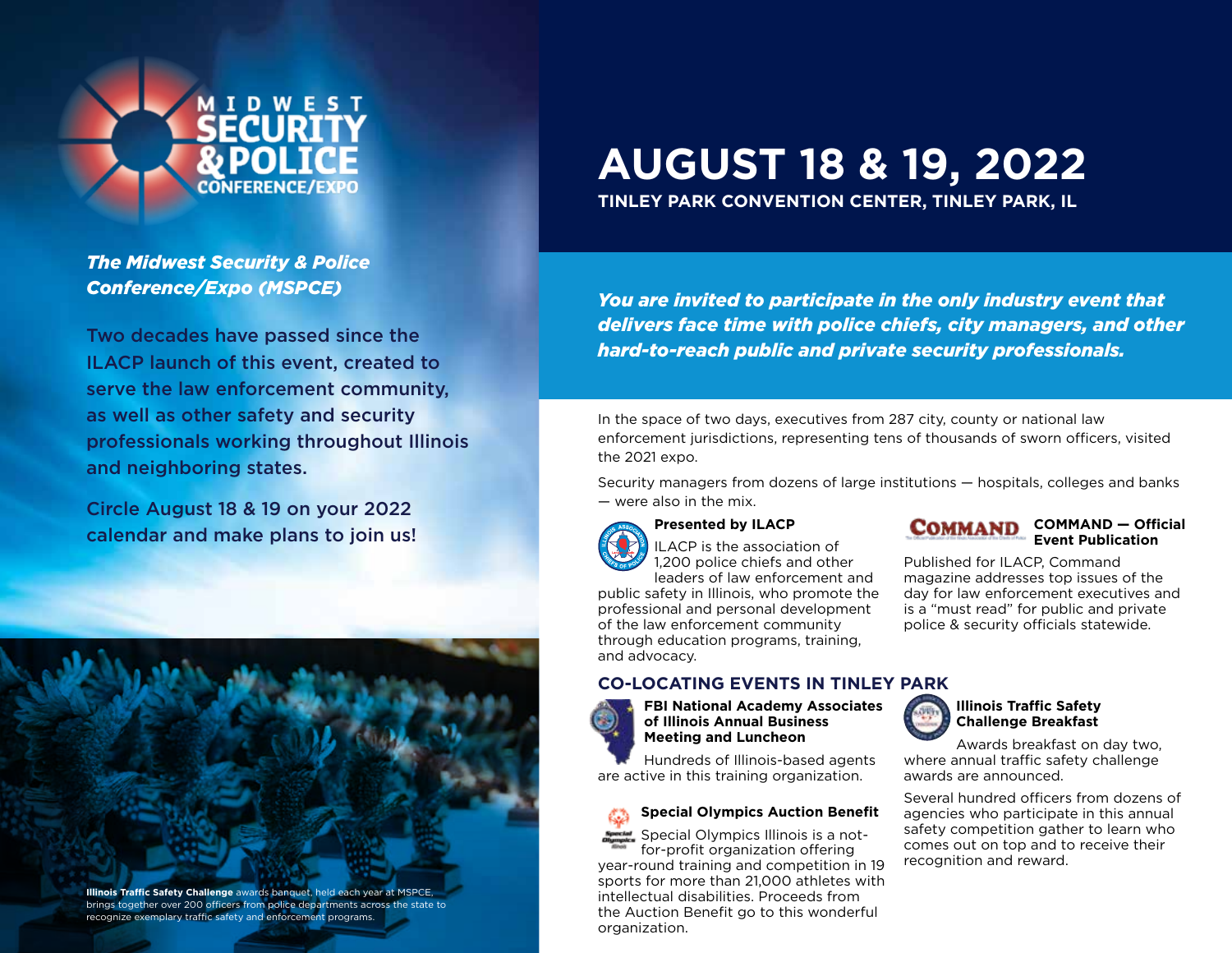

**TINLEY PARK CONVENTION CENTER, TINLEY PARK, IL**

*The Midwest Security & Police Conference/Expo is an ideal opportunity to meet decision-makers in this market, and demonstrate the benefits and solutions your products provide.* 

#### **EXPO**

If your products and services are used in law enforcement, private security, or public safety, MSPCE will introduce you to hundreds of executives with purchasing power. Eighty-five percent of show attendees are in involved in the buying process.

#### **VALUE-ADDED FEATURES**

As part of your exhibit space rental, your company is identified in pre-show media providing months of exposure to prospective customers.

**Free invitations:** You receive an unlimited number of free event passes to invite your customers and prospects.

**Customized electronic invitation:** We'll provide an html template that can be customized and distributed to your database of customers and prospects to encourage a visit to your booth.

**Internet promotion:** Your company name will be listed in the exhibitor section at mspce. com with a link to your home page. In addition, we host an online Product Showcase where exhibitor-submitted product photos add appeal and substance to the MSPCE audience promotion.

**Exclusive marketing opportunities:** As an exhibitor, you can enhance your show presence by taking advantage of a variety of sponsorship and advertising opportunities.

**Full attendee registration file:** Exhibitors receive exclusive access to the registration database—names and addresses—to assist in post-show marketing. The 2021 file included 1,014 names & addresses (with 352 opt-in emails).



At the ribbon-cutting ceremo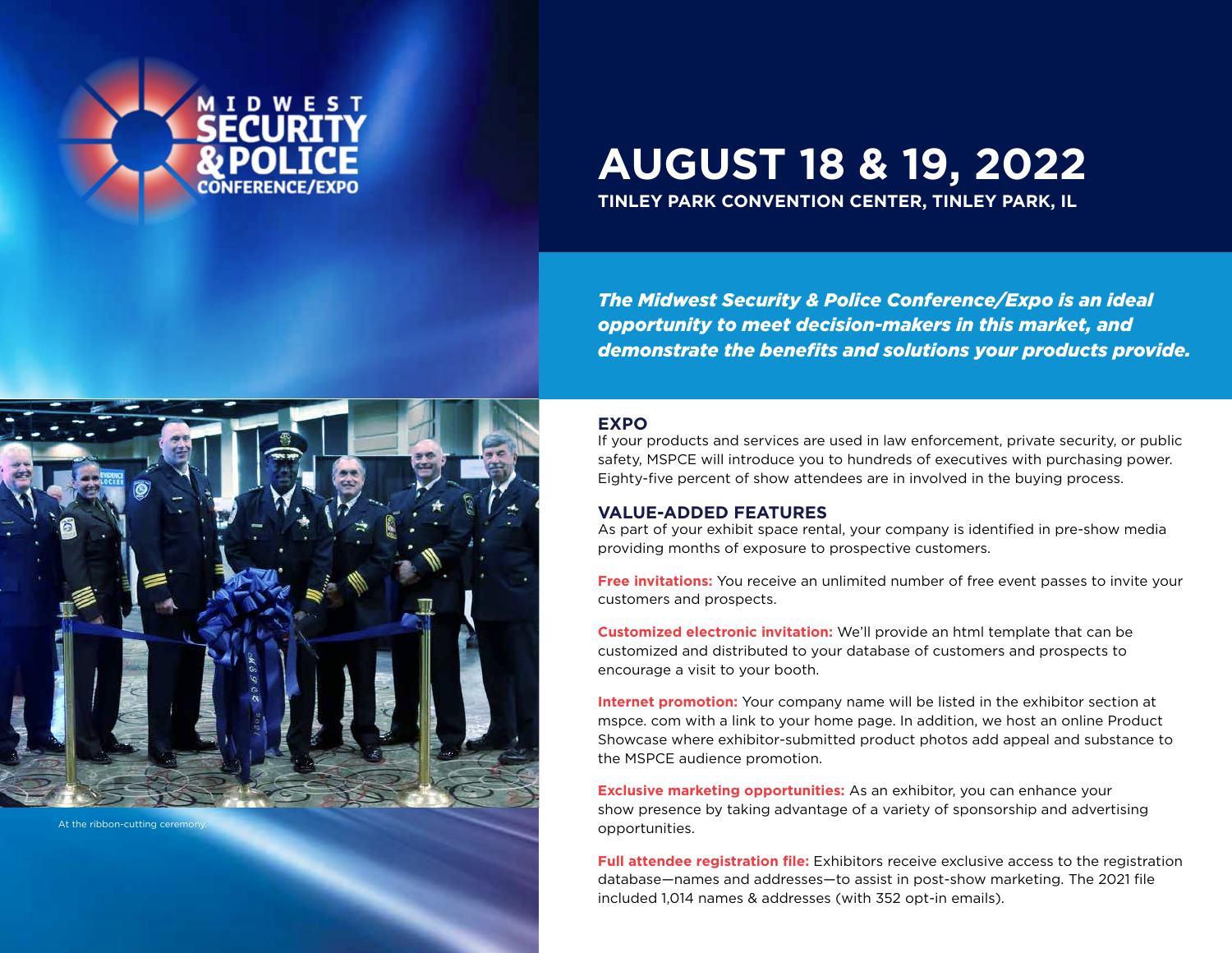

**TINLEY PARK CONVENTION CENTER, TINLEY PARK, IL**

### **WHO ATTENDS?**

*MSPCE is FREE OF CHARGE to everyone involved in Law Enforcement, Public Safety, or the Security Profession.*

#### **MSPCE ATTENDEES INCLUDE:**

#### **Law Enforcement Types\*:**

Police Chiefs Municipal, State, County Police Traffic Safety Officers Airport, Transit Police College/University Campus Police Federal & State Law Enforcement Agencies Juvenile & Narcotics Officers Sheriff's Departments Corrections Officials

#### **Other allied professionals**

Security Consultants Corporate Security Managers Emergency Response Homeland Security Agencies Mayors/City Managers Private Detectives/Investigators Private Security Firms Fleet Managers

\* Law enforcement pros have extra incentive to attend MSPCE as conference sessions earn valuable Continuing Education Credits.

MSPCE puts the spotlight on a broad array of useful, necessary, and innovative law enforcement and security products & solutions.

The Expo floor is an out-and-out superstore of security and law enforcement goods & services. Suppliers will be demonstrating products like **transport vans, firearms, crime scene aids, evidence storage systems, emergency lighting, ID Systems, digital video systems, ruggedized computers, warning lights, protective gear, speed guns, footwear, surveillance tools, reporting software, pursuit vehicles, electric bikes, aerial drones,** and the shopping list goes on.

**PRODUCT SHOWCASE** *Add your products to the mix, and reserve your exhibit space today, while space is still available. Call 630-271-8210.*

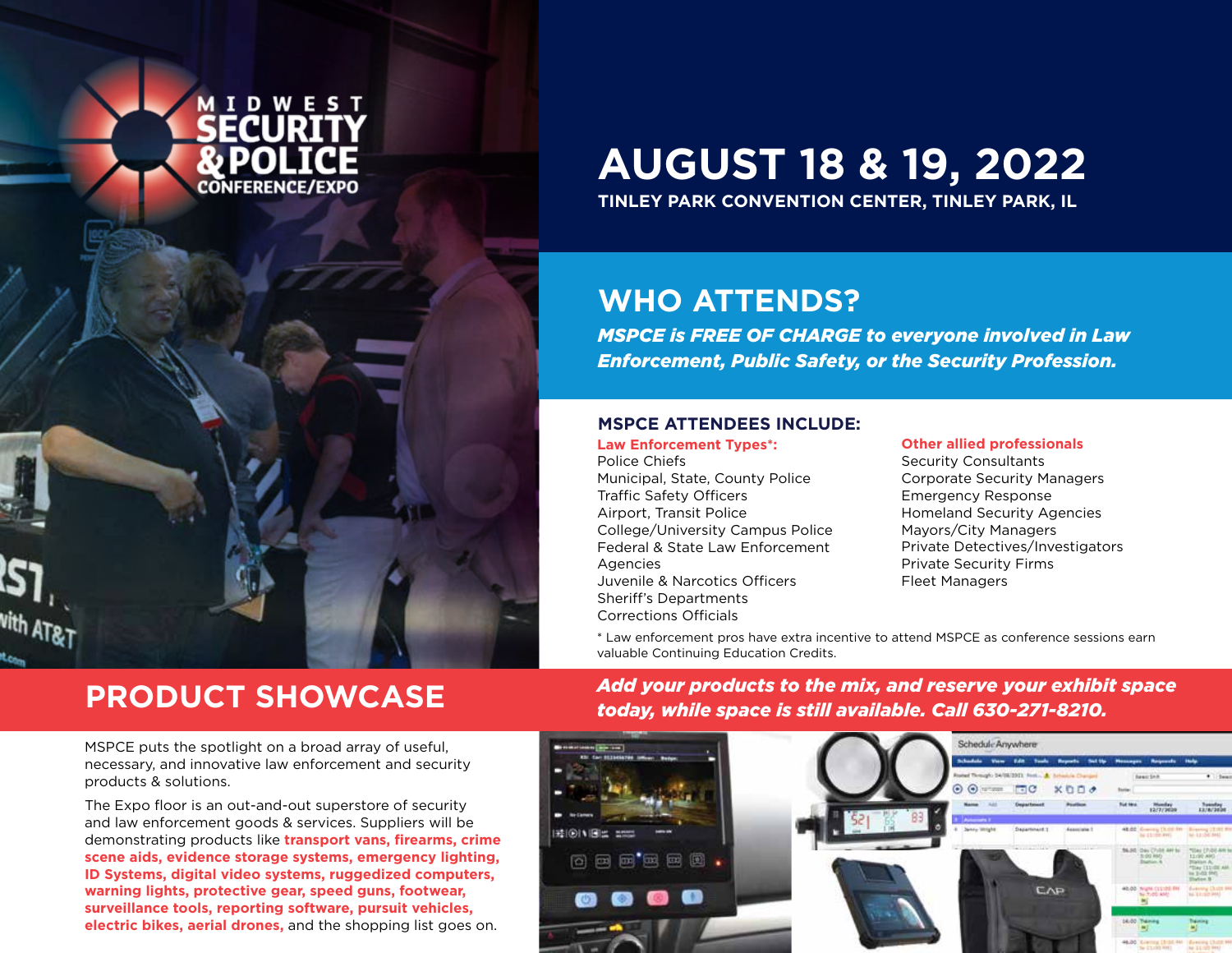

**TINLEY PARK CONVENTION CENTER, TINLEY PARK, IL**

### **2021 AUDIENCE DEMOGRAPHICS**

#### *Investment in Purchase Decision*



#### *Primary Business Type*



#### *Primary Job Function*

| <b>Chief of Police</b>                | 16% |
|---------------------------------------|-----|
| Law Enforcement / Public Safety       | 41% |
| <b>Building Owner/Manager</b>         | 1%  |
| <b>Consultant/Consulting Engineer</b> | 4%  |
| <b>Private Security</b>               | 5%  |
| Corporate / Facility Management       | 3%  |
| Technician / Installer                | 3%  |
| Sales / Marketing                     | 5%  |
| Other                                 | 6%  |

#### *Products and Services Attendees Purchase*

| <b>Access Control Systems</b>          | 21% | <b>Intrusion/Fire Alarm Equipment</b> | 5%  |
|----------------------------------------|-----|---------------------------------------|-----|
| <b>Alarm Systems</b>                   | 13% | Law Enforcement Equip/Supplies        | 55% |
| <b>CCTV Equipment</b>                  | 23% | <b>Outdoor Perimeter Protection</b>   | 7%  |
| <b>Communications Equipment</b>        | 28% | <b>Personal Protection Devices</b>    | 17% |
| <b>Computer Security</b>               | 20% | <b>Security Services</b>              | 9%  |
| Crime Scene Aids                       | 22% | Security System Integration           | 7%  |
| <b>Deterrent Equipment</b>             | 17% | <b>Software Tools</b>                 | 17% |
| <b>Education/Training</b>              | 34% | Vehicles/Transportation               | 29% |
| <b>Guard Equipment/Supplies</b>        | 10% | Weapons                               | 26% |
| <b>Identification Systems/Supplies</b> | 17% | Other                                 | 24% |

*1014 registered attendees representing 287 jurisdictions, 40 private security firms, and 125 institutions (colleges, hospitals, companies & corporations)*

Dealer / Distributor / Rep for Police, Security & Safety Products